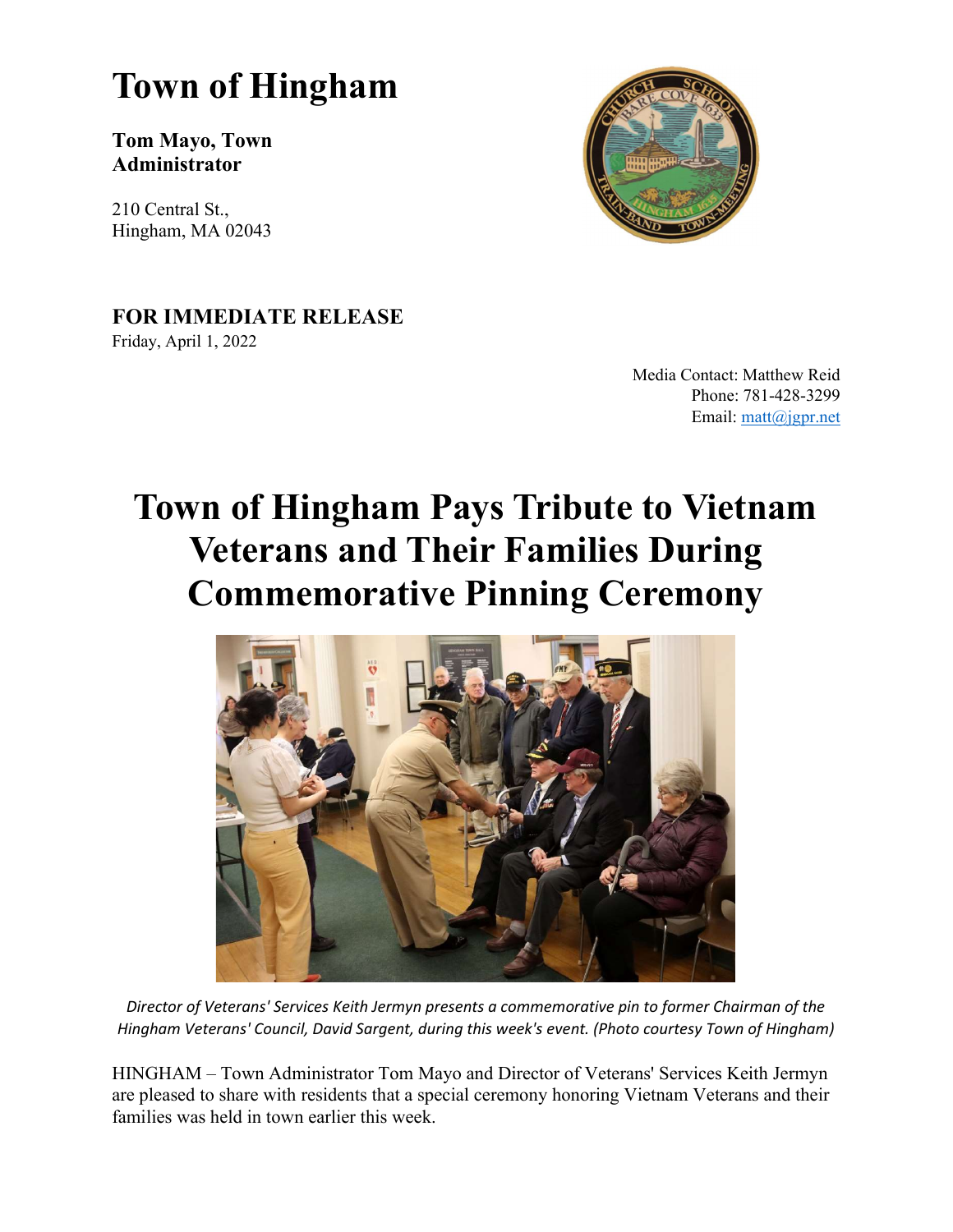On Tuesday, March 29 in recognition of National Vietnam War Veterans Day, Director Jermyn presented Vietnam veteran lapel pins to veterans who served during the Vietnam War period as a symbol of thanks and recognition. Spouses or family members of deceased Vietnam veterans were on hand to receive special pins as well.

The event was part of the Commemorative Partner Program, which is held in partnership with the U.S. Commemoration Commission. The Commemorative Partner Program is designed for federal, state and local communities and veterans' organizations to assist in thanking and honoring Vietnam veterans and their families, and is offered free of charge.

The process to participate in the program was started several years ago by Director Jermyn, former Chairman of the Hingham Veterans' Council David Sargent and current member Mary Ann Blackmur.

Former Chairman Sargent was not only on hand for the event but gave remarks and received a pin for his service.

"Participating in this commemorative program cost the Town of Hingham nothing, but it means everything to the men and women who are gathered here today," Director Jermyn said. "To pay tribute to them, we present them with these pins, as well as a thank you, and salute and a welcome home."

As part of the program, any U.S. veteran who served in active duty in the U.S. Armed Forces at any time during the period of Nov. 1, 1955 to May 15, 1975 were eligible to receive a Vietnam veterans pin. The pin features an eagle to represent courage, honor and dedication to service. The pin has a laurel wreath that represents integrity and strength, and has six stars representing Australia, New Zealand, Philippines, South Korea, Thailand and the United States which served alongside each other during the Vietnam War. The back of the veteran's pin has the words, "A Grateful Nation Thanks and Honors You."

Spouses and family members who had a loved one serve in active duty in the U.S. Armed Forces at any time during the period of Nov. 1, 1955 to May 15, 1975 also received a pin. It represents the sacrifice of both the veteran and their family. The message on the back of the pin reads, "A Grateful Nation Honors the Service and Sacrifice of Your Family."

Director Jermyn presented several pins to veterans during the event, which also featured remarks from Select Board Chair Joe Fisher and Lou Rizzo from the office of Senator Patrick O'Connor. Also on hand were Select Board member Liz Klein, Town Administrator Mayo, Police Chief David Jones and several other representatives from the Town.

"I am very proud to be here today with so many brave men and women who served," Director Sargent said. "It also means a lot to be a part of a community that honors the sacrifices of its veterans like this."

For more information on veterans' services in the Town of Hingham, visit the department's page on the Town of Hingham website or call 781-741-1440.

For more information on the Commemorative Partner Program and the U.S. Commemoration Commission, including the specific objectives of the pinning ceremony and other similar events, visit the official Commemorative Partner Program website.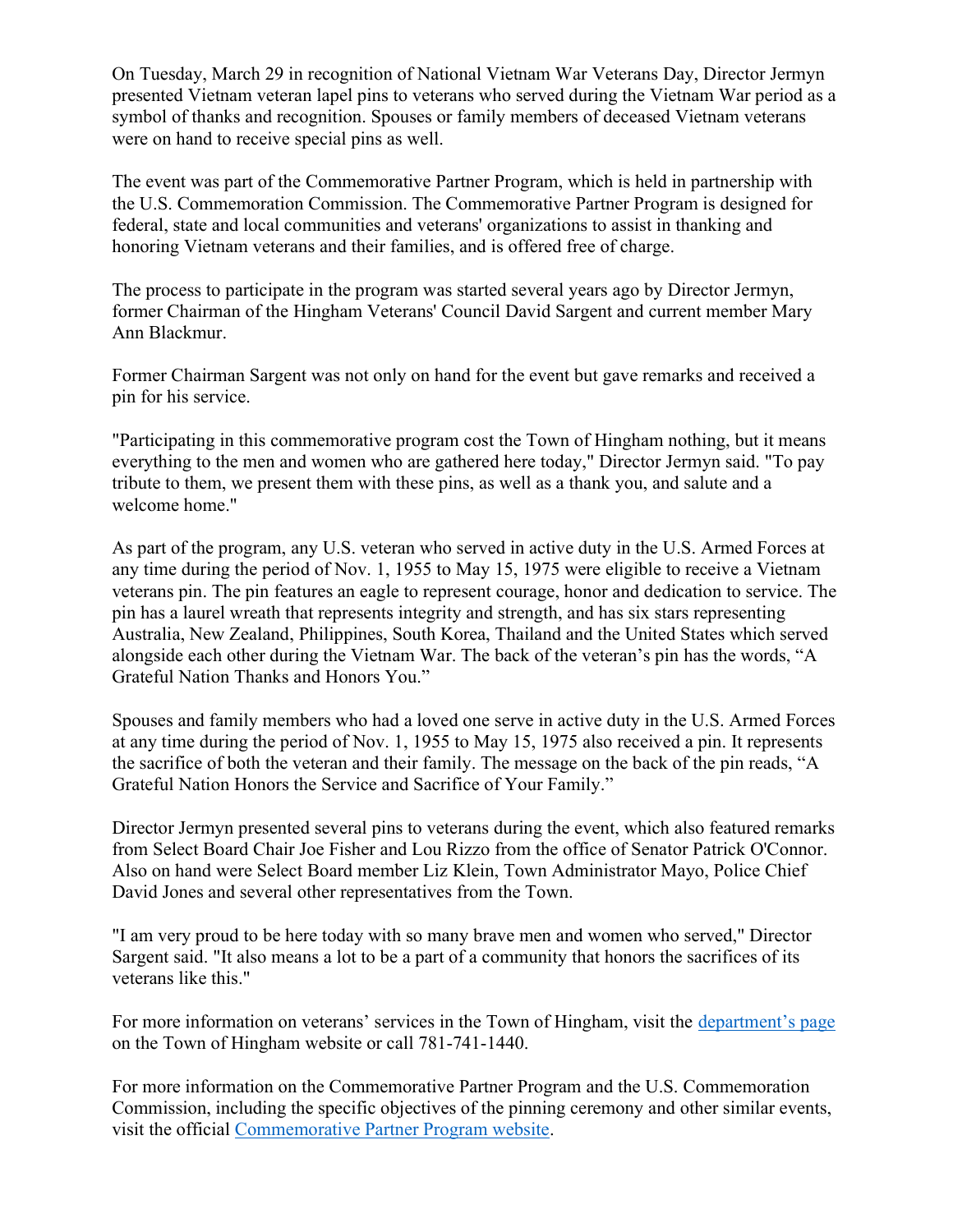

As part of the event, Director Jermyn presented pins to and saluted the Vietnam veterans present, including Marine Corporal Scott McMillan. (Photo courtesy Town of Hingham)



Director Jermyn salutes Navy Captain Bob DeMaggio during the ceremony. (Photo courtesy Town of Hingham)



As part of the program, pins were presented to spouses and family members of those who served, including Nancy McRae. (Photo courtesy Town of Hingham)

###